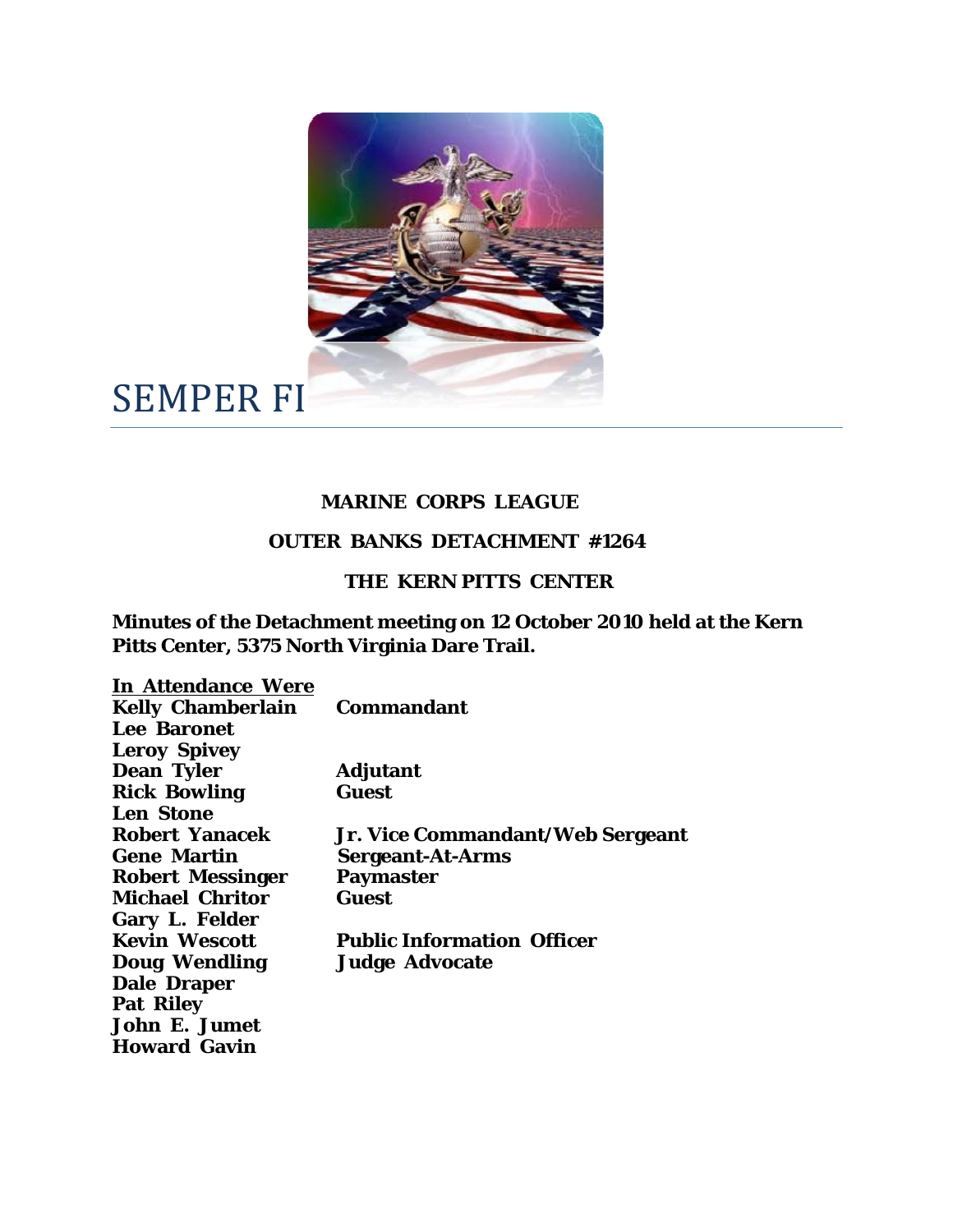**The meeting was opened by Commandant Kelly Chamberlain at 1900. Sergeant-At-Arms Gene Martin secured the Quarters, posted the colors and led Detachment #1264 in the pledge of Allegiance to our United States Flag.** 

**As the Chaplain was not present, Robert Yanacek filled in and performed the Chaplains duties by conducting the opening prayer for the Detachment per the Commandants request.** 

**At this time Commandant Chamberlain requested a report on Old Business. First to report would be Kevin Wescott/Eagle Scout Recognition Officer/Public Information Officer on the Rose Program. Kevin reports the Detachment has two gross roses remaining and he will bring them to the Vietnam Moving Wall on Saturday, 16 October 2010 to sell. He will be there from 0900 until 1400. Kevin would be grateful for anyone who would like to come out and help.** 

**Kevin reports he was called by Belk and asked if the Detachment would like to participate in the fund raiser again next year with them. After some discussion the detachment agrees to do the Belk fund raiser next year.** 

**Robert Messinger reports he will bring the new, We Support Our Troops flags, which will be for sale on Saturday, 16 October 2010 at the Vietnam Moving Wall. The Flags will sell for \$15.00 each.** 

**Adjutant, Dean (Doc) Tyler reports, brought guest Rick Bowling, who is a Marine Corps League Life Member with the Detachment in Chesapeake, Va. Rick is thinking about transferring his Detachment membership. Rick is also a Purple Heart recipient. Rick is especially fond of FMF Corpsman.** 

**At this time the Commandant requested the financial report from our Paymaster Robert Messinger. Robert presents the financial report of Outer Banks Detachment #1264 as of the end of September 2010 (since we do not publish our financial records on the website, it was emphasized that Detachment financial reports are open for review by any member upon request.) Robert reports the Income Tax 990N was completed and sent in.** 

**Next comes Judge Advocate Doug Wendling who reports he and Lee Baronet will be doing the financial Audit within the next few weeks.** 

**Judge Advocate Wendling reports that some of the nominations Committee met and we suggested that Dean Tyler, our present Adjutant run for Detachment Commandant for 2011-2012. We still are in need of nominations for the Sr. Vice Commandant; Jr. Vice Commandant; and Judge Advocate. We will have a slate of officers for our November meeting**